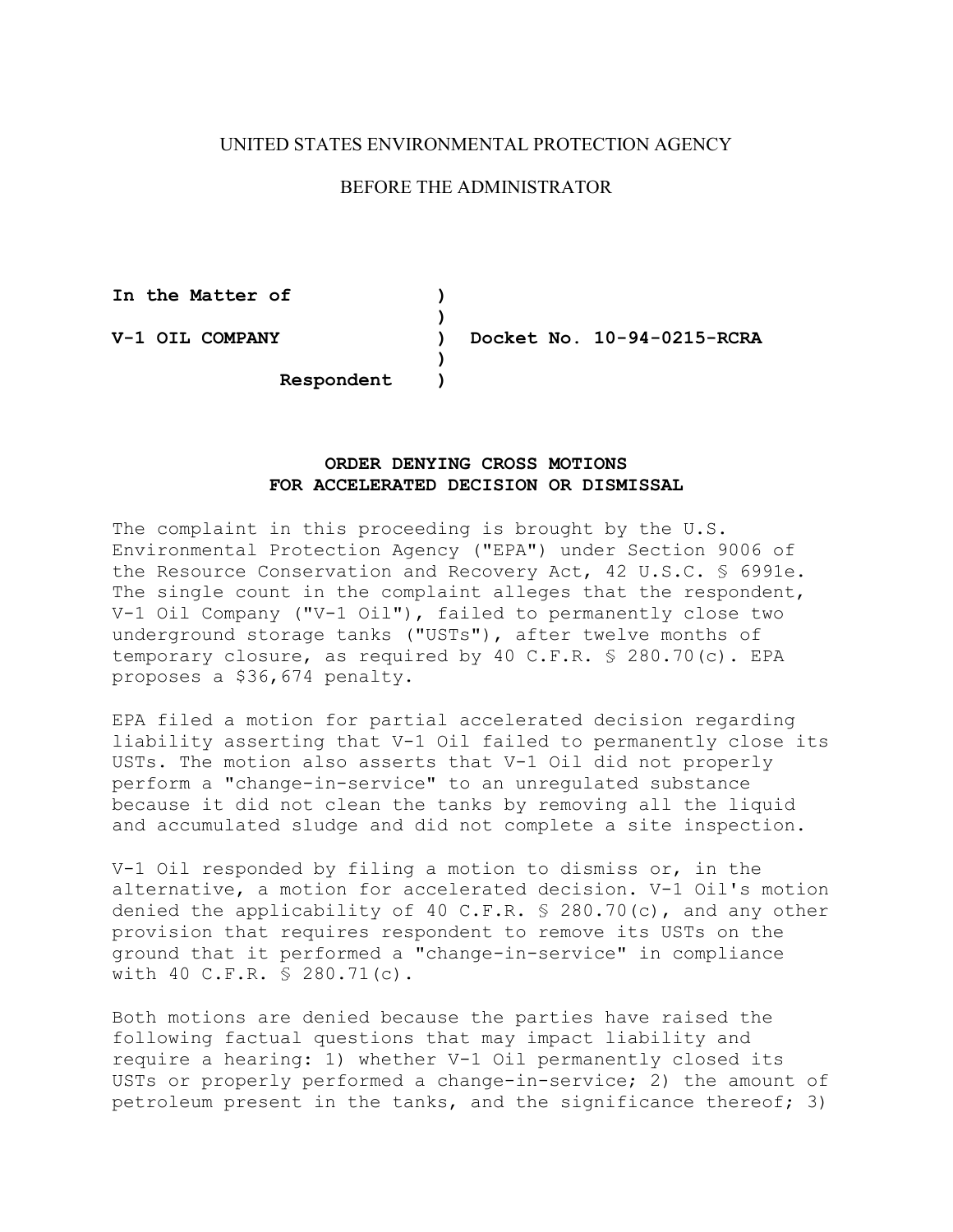what steps, if any, that V-1 Oil took to determine whether its USTs were the cause of environmental damage and the significance thereof; 4) whether EPA delegated UST enforcement to the State of Idaho; and 5) whether V-1 Oil reasonably relied on EPA's guidance document "MUSTS For USTS" and whether such reliance provides grounds for equitable estoppel.

Aside from these questions of fact, V-1 Oil's legal argument that the complaint is invalid because EPA cited the incorrect regulatory provision is rejected. EPA alleges facts that, if proven, establish the violation alleged in the complaint--i.e., a failure to permanently close USTs that have been temporarily closed for twelve months, as required by 40 C.F.R. §  $280.70(c)$ .<sup>(1)</sup>

Finally, V-1 Oil's argument that it is entitled to a jury trial is rejected. *See*, *Atlas Roofing Company v. Occupational Safety and Health Review Commission*, 430 U.S. 442, 454 (1977); *see also*, *In re Condor Land Company*, CWA-404-95-106 (Order Denying Demand for Jury Trial, December 5, 1996).

Carl C. Charneski

Administrative Law Judge

Issued: July 22, 1997

Washington, D.C.

IN THE MATTER OF V-1 OIL COMPANY, Respondent

Docket No. 10-94-0251-RCRA

## **Certificate of Service**

I certify that the foregoing ORDER, dated July 22 1997, was sent this day in the following manner to the below addressees.

Original by Regular Mail to: Ms. Mary Shillcutt

Regional Hearing Clerk

U.S. Environmental Protection

Agency, Region 10

1200 Sixth Avenue Seattle, WA 98101